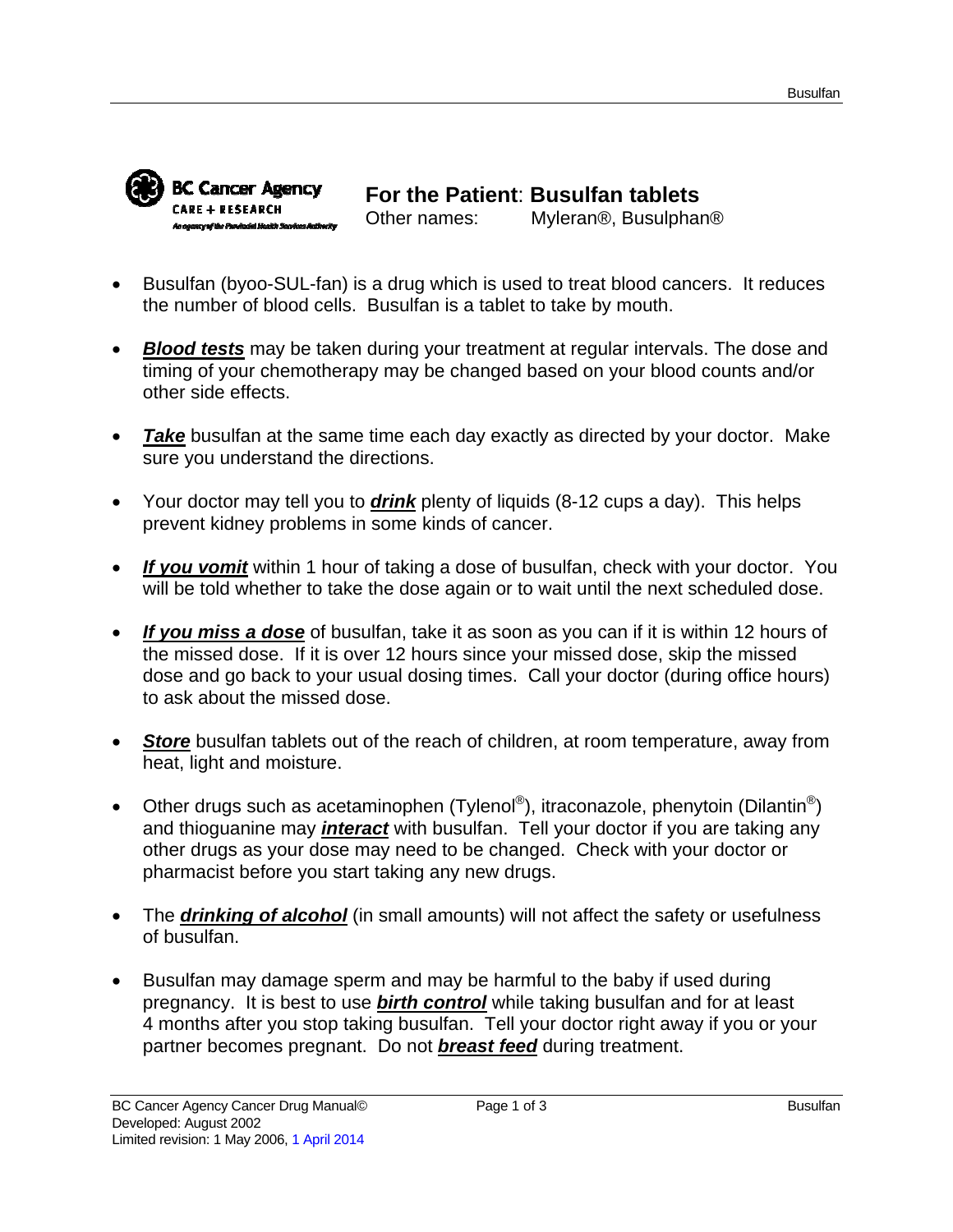- Busulfan may cause *sterility* in men and *menopause* in women, which may be permanent. If you plan to have children, discuss this with your doctor before being treated with busulfan.
- *Tell* doctors or dentists that you are taking busulfan before you receive any treatment from them.

# Changes in blood counts

This drug may cause temporary changes in your blood counts. Your doctor will be following these changes carefully by performing blood tests. Adjustment of your treatment may be needed in certain circumstances. If you are receiving an oral chemotherapy pill, do not stop the drug unless advised to do so by a doctor (preferably your cancer specialist).

| <b>BLOOD COUNTS</b>                                                                                                                                                          | <b>MANAGEMENT</b>                                                                                                                                                                                                                                                                                                                                                      |
|------------------------------------------------------------------------------------------------------------------------------------------------------------------------------|------------------------------------------------------------------------------------------------------------------------------------------------------------------------------------------------------------------------------------------------------------------------------------------------------------------------------------------------------------------------|
| Normal white blood cells protect your<br>body by fighting bacteria (germs) that<br>cause infection. When they are low,<br>you are at greater risk of having an<br>infection. | To help prevent infection:<br>• Wash your hands often and always<br>after using the bathroom.<br>• Take care of your skin and mouth.<br>• Avoid crowds and people who are sick.<br>• Call your doctor <i>immediately</i> at the<br>first sign of an infection such as fever<br>(over 100°F or 38°C), chills, cough,<br>sore throat, or burning when you pass<br>urine. |
| Normal platelets help your blood to clot<br>normally after an injury (e.g., cut). When<br>the platelet count is low you may be<br>more likely to bruise or bleed.            | To help prevent bleeding problems:<br>• Try not to bruise, cut or burn yourself.<br>Clean your nose by blowing gently, do<br>not pick your nose.<br>• Avoid constipation.<br>• For minor pain, take acetaminophen<br>(eg, TYLENOL®).<br>• Brush your teeth gently with a soft<br>toothbrush as your gum may bleed<br>more easily. Maintain good oral<br>hygiene.       |

Side effects are listed in the following table in the order in which they may occur. Tips to help manage the side effects are included.

#### **SIDE EFFECTS MANAGEMENT**